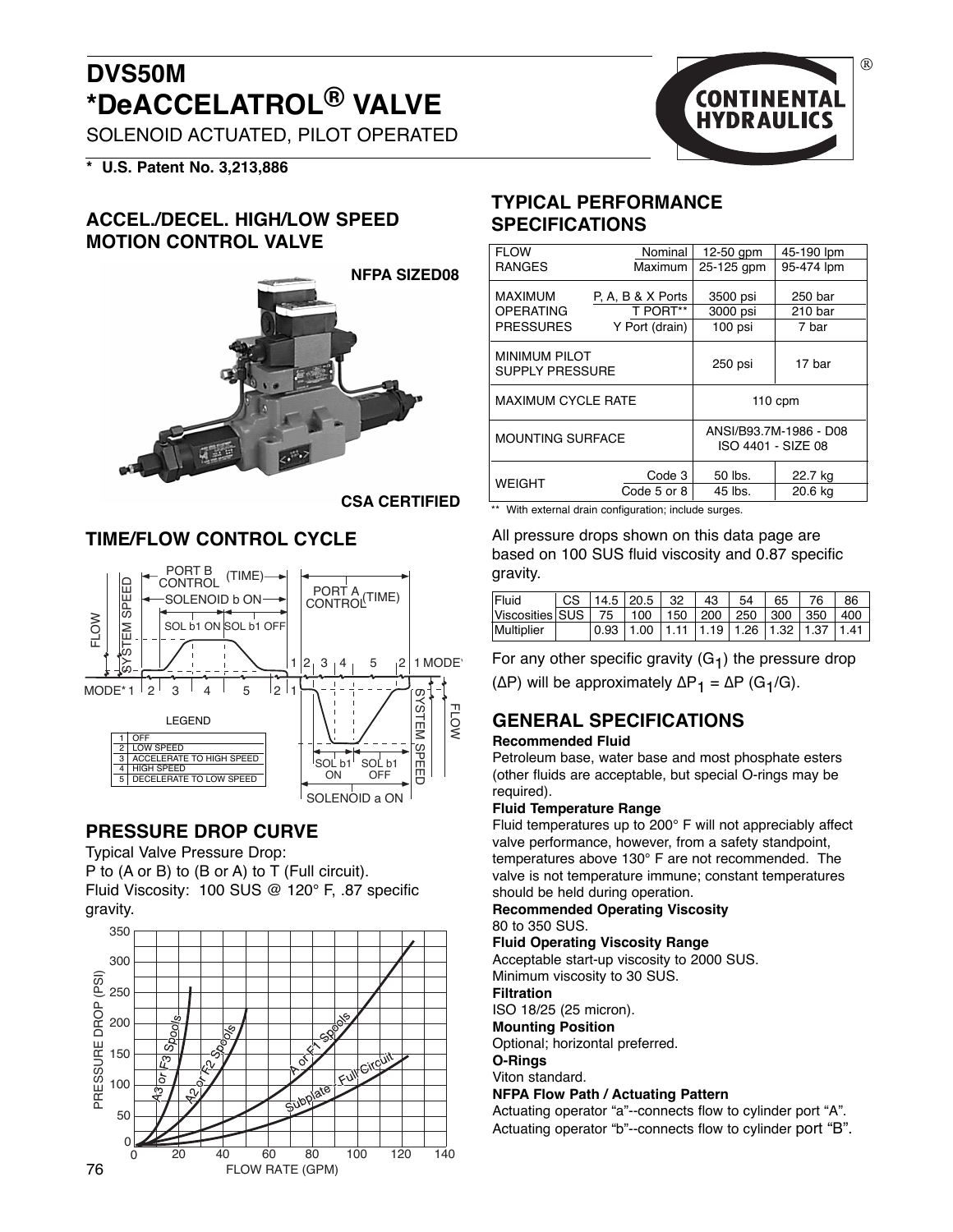

## **DVS50M DeACCELATROL® VALVES**

SOLENOID ACTUATED, PILOT OPERATED

#### **SPOOL DESCRIPTION**

| <b>RATED FLOW</b><br>(GPM)  |            | 5<br>Speed<br>tigh | 3<br>Speed<br>≧ | $\overline{7}$<br>Crossover | 1<br>Center Pos. | 6<br>Crossover | $\mathbf{2}$<br>Low Speed | 4<br>High Speed | <b>SPOOL</b><br><b>CENTER</b><br><b>POSITION</b><br>1 | <b>SPOOL</b><br><b>CROSSOVER</b><br><b>POSITION</b><br>6 and 7 | <b>SPOOL</b><br><b>LOW SPEED</b><br><b>POSITION</b><br>$2$ and $3$ | <b>SPOOL</b><br><b>HIGH SPEED</b><br><b>POSITION</b><br>4 and 5 |                            |
|-----------------------------|------------|--------------------|-----------------|-----------------------------|------------------|----------------|---------------------------|-----------------|-------------------------------------------------------|----------------------------------------------------------------|--------------------------------------------------------------------|-----------------------------------------------------------------|----------------------------|
| <b>CODE</b><br>$\mathbf{A}$ | NOM.<br>50 | MAX.<br>125        | в<br>ΈT.        |                             |                  |                |                           |                 |                                                       |                                                                |                                                                    | P to A or B<br>B or A to T                                      |                            |
| A <sub>2</sub>              | 25         | 50                 | A B<br>Þ        |                             |                  |                |                           |                 |                                                       | All ports blocked                                              |                                                                    | P to A or B<br>B or A                                           |                            |
| A <sub>3</sub>              | 12         | 25                 |                 |                             |                  | A B<br>Þ       |                           |                 |                                                       |                                                                |                                                                    | P to A or B<br>B or A                                           | restricted to T            |
| F1                          | 50         | 125                |                 |                             |                  | в              |                           |                 |                                                       |                                                                |                                                                    | restricted to T<br>P, A or B                                    | P to A or B<br>B or A to T |
| F <sub>2</sub>              | 25         | 50                 |                 |                             |                  | A B            |                           |                 |                                                       | P blocked<br>A & B<br>restricted to T                          | blocked<br>B or A<br>restricted to T                               |                                                                 | P to A or B                |
| F <sub>3</sub>              | 12         | 25                 |                 |                             |                  | P              |                           |                 |                                                       |                                                                |                                                                    |                                                                 | B or A<br>restricted to T  |

#### **TYPICAL MINIMAL RESPONSE TIME INFORMATION**

|       | PILOT PRESSURE RESPONSE TIME (Milliseconds) |                   |  |  |  |
|-------|---------------------------------------------|-------------------|--|--|--|
| (psi) | Accelerate*                                 | <b>Decelerate</b> |  |  |  |
| 200   | 350                                         | 180               |  |  |  |

\* Acceleration time is influenced by pump and/or motor response times. Acceleration and deceleration is adjustable up to 60 seconds.

Minimum response time for the valve is determined with the chokes wide open to accelerate from zero to maximum flow, and decelerate from maximum flow to zero flow. Fluid viscosity 100 SUS @ 120° F. Response time for spring centering the valve is 70 milliseconds.

|                                | <b>VOLTAGE &amp;</b><br><b>FREQUENCY</b> | VOLTAGE<br><b>LIMITS</b> | <b>RESISTANCE</b> | <b>INRUSH</b><br><b>CURRENT</b><br>(AMPS) | <b>HOLDING</b><br><b>CURRENT</b> | <b>HOLDING</b><br><b>CURRENT</b><br><b>MIN. VOLT.</b> | <b>HOLDING</b><br><b>POWER</b> |
|--------------------------------|------------------------------------------|--------------------------|-------------------|-------------------------------------------|----------------------------------|-------------------------------------------------------|--------------------------------|
| <b>SOLENOID</b><br><b>CODE</b> | <b>VOLTS - Hz.</b>                       | MIN. - MAX.              | <b>OHMS</b>       | MAX.                                      | (AMP)                            | (AMP)                                                 | (WATTS)                        |
|                                | $120 - 60$                               | $108 - 126$              |                   | 2.10                                      | .49                              | .39                                                   | 24                             |
| 33L, 60L                       | $110 - 50$                               | $99 - 116$               | 36.5              |                                           | .58                              | .45                                                   | 26                             |
| 34L, 61L                       | $240 - 60$                               | $216 - 252$              |                   | 1.10                                      | .24                              | .19                                                   | 24                             |
|                                | $220 - 50$                               | 198 - 231                | 75.0              |                                           | .29                              | .22                                                   | 26                             |
| 39L, 68L*                      | $120 - 60$                               | $108 - 132$              | 145.0             | 1.10                                      | .19                              | .15                                                   | 10                             |
|                                | $110 - 50$                               | $99 - 121$               |                   |                                           | .21                              | .17                                                   | 10                             |
| 42L, 70L                       | 24 DC                                    | $21 - 26$                | 24.0              | 1.00                                      | 1.00                             | .88                                                   | 24                             |
| 44L, 75L                       | 12 DC                                    | $10 - 13$                | 6.3               | 2.00                                      | 2.00                             | 1.67                                                  | 24                             |

#### **TYPICAL ELECTRICAL & RESPONSE TIME**

\* Code 68L valves (low amp force) may not shift on high viscosity (low temperature) fluids.

**NOTE:** For faster response times, pilot pressure must be increased. Consult the factory.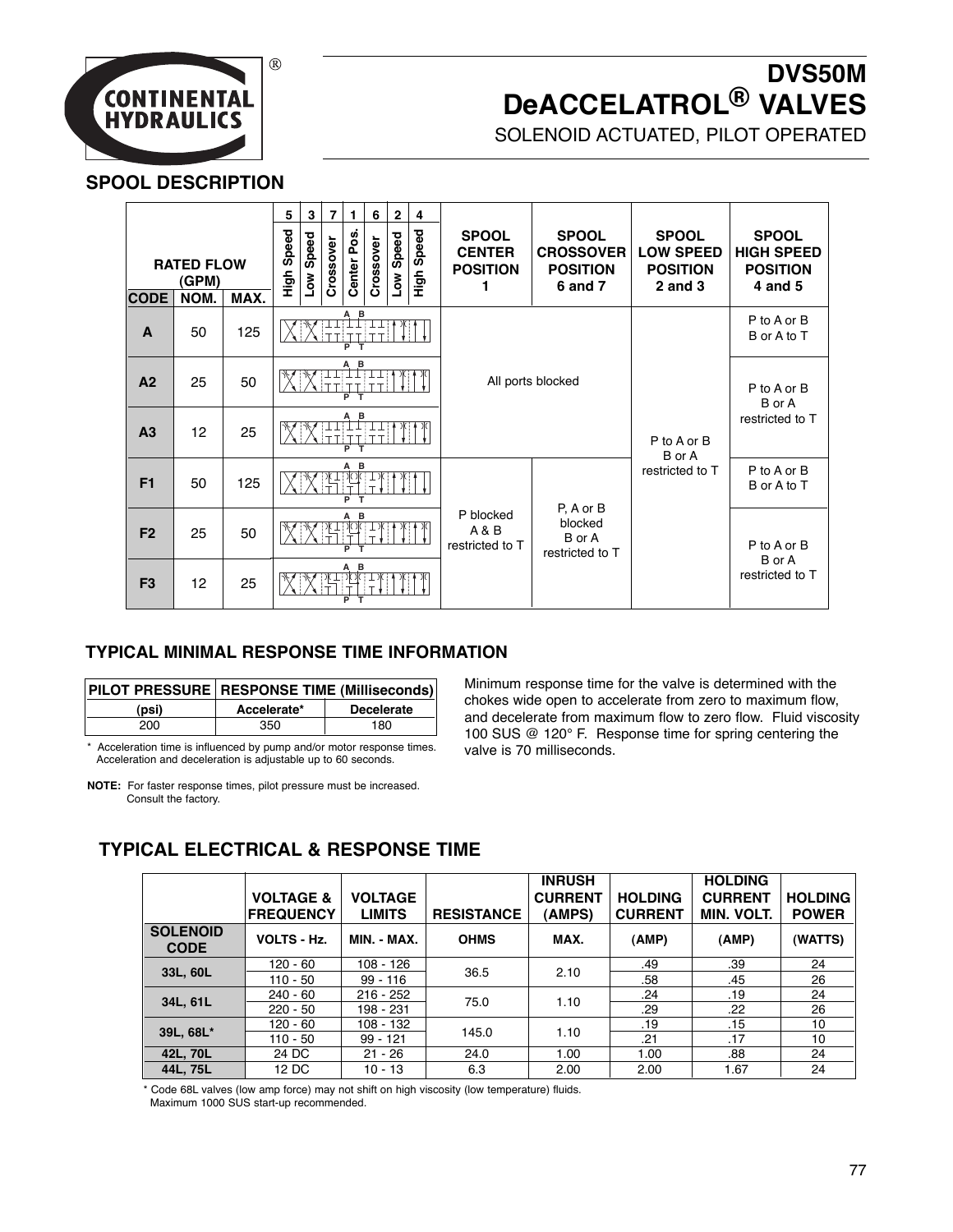## **DVS50M DeACCELATROL® VALVE**



## SOLENOID ACTUATED, PILOT OPERATED



**WARM-UP CIRCUIT SCHEMATIC Schematics (do not indicate construction) CODE 3**



**CODE 5 CODE 8**





 $\circledR$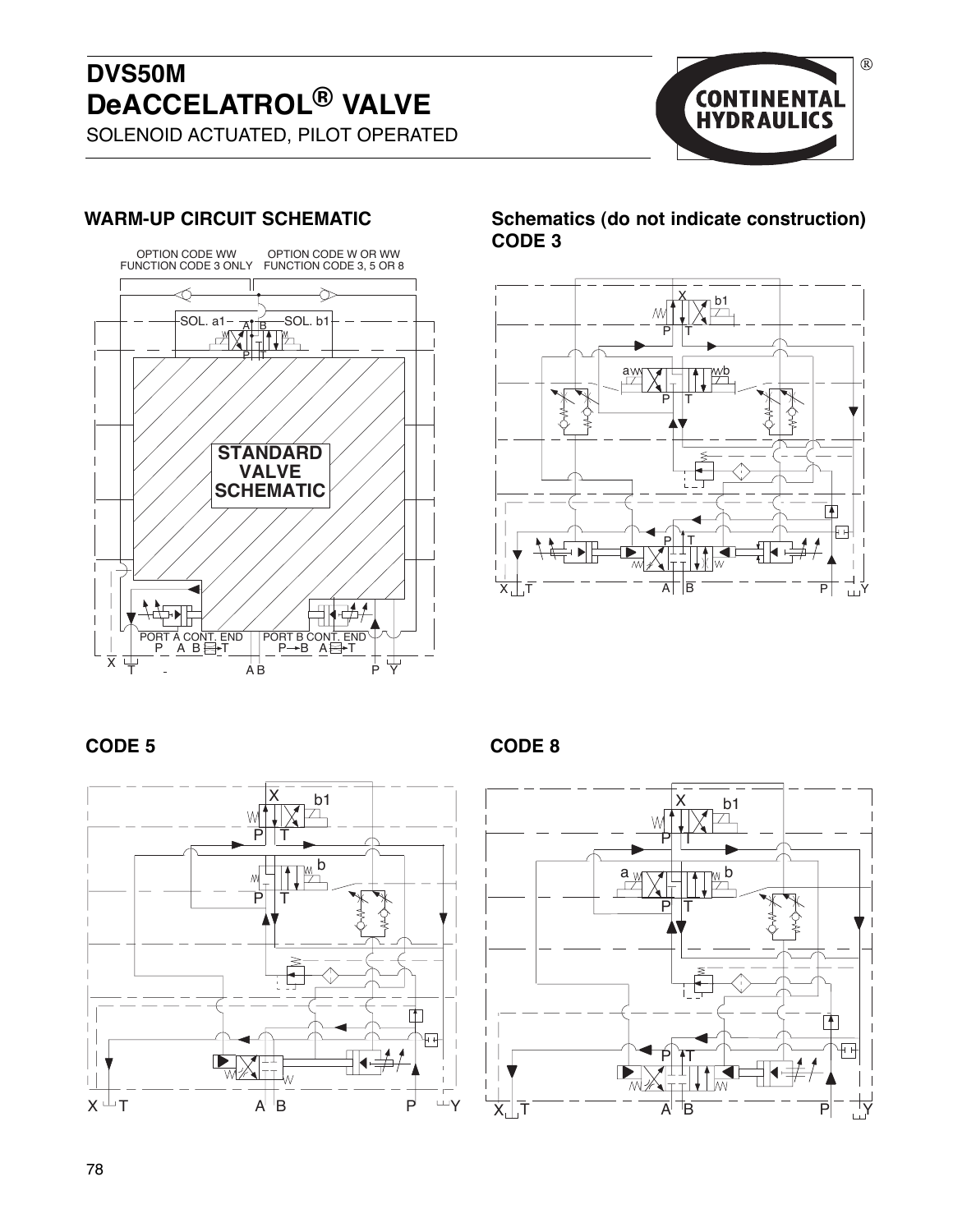

## **DVS50M DeACCELATROL® VALVE**

SOLENOID ACTUATED, PILOT OPERATED

#### **CONSIDERATIONS FOR WARM-UP CIRCUITS**

The DeAccelatrol® valve is not temperature immune. Changes in valve response time can be expected as system fluid viscosities are altered by changes in fluid temperature. The warm-up circuit is used to pre-warm the valve and the circuit solenoid should be actuated when the hydraulic system is run prior to running the machine. This brings the fluid and valve up to operating temperature.

**NOTE:** Field installable warm-up circuit kits are available. See Valve Accessories section.

#### **CODE W & WW**

Warm-Up Circuit Options



DIMENSIONS SHOWN IN: (MILLIMETERS) **INCHES** 

**CODE J** Adjustable Stroke Option (w/Code 8 Valve only)



#### **CODE K**

Adjustable Choke Option (w/Code 8 Valve only)

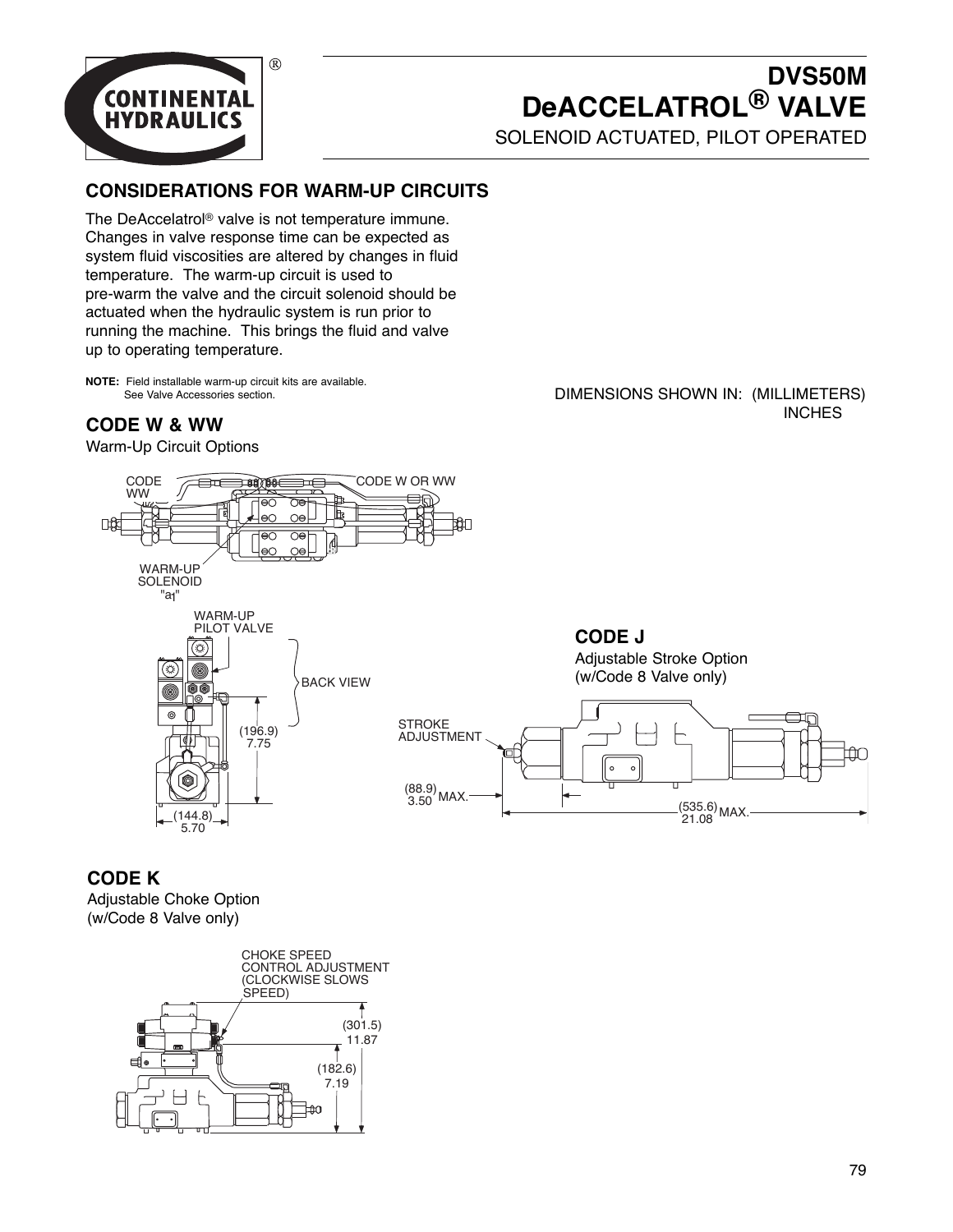### **DVS50M DeACCELATROL® VALVE** SOLENOID ACTUATED, PILOT OPERATED